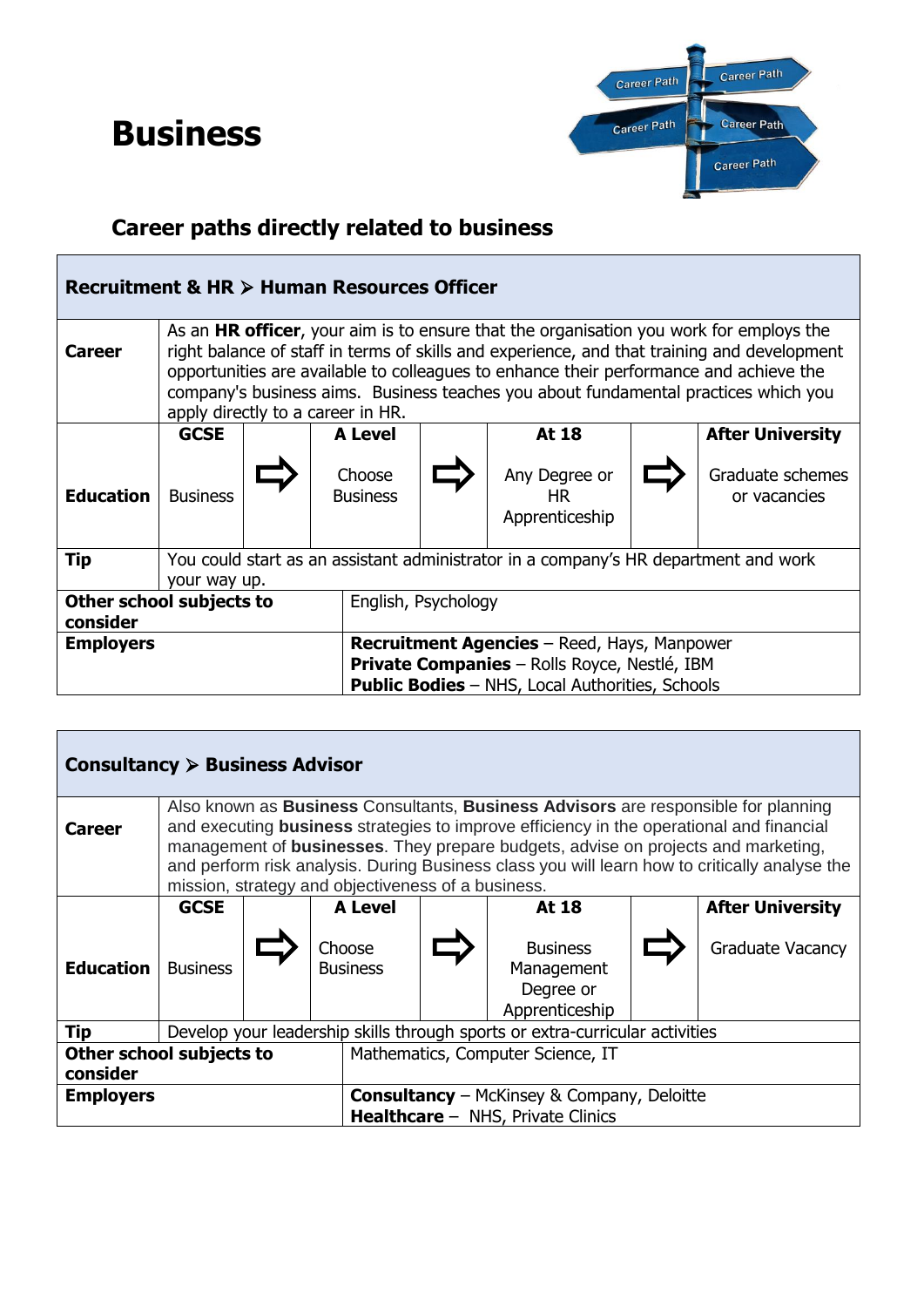## **Common career paths for business specialists**

| Accountancy $\triangleright$ Chartered Accountant |                                                                                                                                                                                                                                                                                                           |                                             |                                                                                                                                        |                                                                                                       |  |                                                                                            |  |  |
|---------------------------------------------------|-----------------------------------------------------------------------------------------------------------------------------------------------------------------------------------------------------------------------------------------------------------------------------------------------------------|---------------------------------------------|----------------------------------------------------------------------------------------------------------------------------------------|-------------------------------------------------------------------------------------------------------|--|--------------------------------------------------------------------------------------------|--|--|
| <b>Career</b>                                     | <b>Chartered accountants</b> give advice, audit accounts and provide trustworthy information<br>about financial records. This might involve financial reporting, taxation, auditing,<br>forensic accounting, corporate finance, business recovery and insolvency,<br>or accounting systems and processes. |                                             |                                                                                                                                        |                                                                                                       |  |                                                                                            |  |  |
| <b>Education</b>                                  | <b>GCSE</b><br><b>Business</b>                                                                                                                                                                                                                                                                            | <b>A Level</b><br>Choose<br><b>Business</b> |                                                                                                                                        | At 18<br>Any ICAEW approved<br>degree; school leaver<br>programme or<br>accountancy<br>apprenticeship |  | After<br><b>University</b><br><b>ICAEW</b><br>graduate<br>scheme or<br>graduate<br>vacancy |  |  |
| Tip                                               | Use your school work experience placement or the Summer of Year 12/13 to gain work<br>experience with a local accountancy firm.                                                                                                                                                                           |                                             |                                                                                                                                        |                                                                                                       |  |                                                                                            |  |  |
|                                                   |                                                                                                                                                                                                                                                                                                           | Other school subjects to consider           | Mathematics, Computer Science                                                                                                          |                                                                                                       |  |                                                                                            |  |  |
| <b>Employers</b>                                  |                                                                                                                                                                                                                                                                                                           |                                             | <b>Private Company - Tridos Bank, The Hut Group, Balfour</b><br><b>Beatty</b><br><b>Charity/Not-for-profit</b><br><b>Public sector</b> |                                                                                                       |  |                                                                                            |  |  |

| Banking & Finance $\triangleright$ Bank Manager             |                                                                                                                                                                                                                                                                                           |                                                |                           |  |                                                    |  |                                                                      |  |  |
|-------------------------------------------------------------|-------------------------------------------------------------------------------------------------------------------------------------------------------------------------------------------------------------------------------------------------------------------------------------------|------------------------------------------------|---------------------------|--|----------------------------------------------------|--|----------------------------------------------------------------------|--|--|
| <b>Career</b>                                               | <b>Bank Managers</b> oversee the day-to-day running of their branch of the bank. They also<br>manage staff. The communication skills and knowledge of marketing gained from<br>business are important, as bank managers need to promote and market the branch to<br>entice new customers. |                                                |                           |  |                                                    |  |                                                                      |  |  |
|                                                             | <b>GCSE</b>                                                                                                                                                                                                                                                                               | <b>A Level</b><br><b>At 18</b><br><b>After</b> |                           |  |                                                    |  |                                                                      |  |  |
| <b>Education</b>                                            | <b>Business</b>                                                                                                                                                                                                                                                                           |                                                | Choose<br><b>Business</b> |  | Any degree discipline or<br>banking apprenticeship |  | <b>University</b><br>Graduate role<br>or entry-level<br>banking role |  |  |
| Tip                                                         | Many high street banks offer work experience placements.                                                                                                                                                                                                                                  |                                                |                           |  |                                                    |  |                                                                      |  |  |
| Other school subjects to consider<br>Mathematics, Economics |                                                                                                                                                                                                                                                                                           |                                                |                           |  |                                                    |  |                                                                      |  |  |
| <b>Employers</b>                                            | <b>Banking &amp; finance</b> - HSBC, NatWest, Barclays, Santander                                                                                                                                                                                                                         |                                                |                           |  |                                                    |  |                                                                      |  |  |